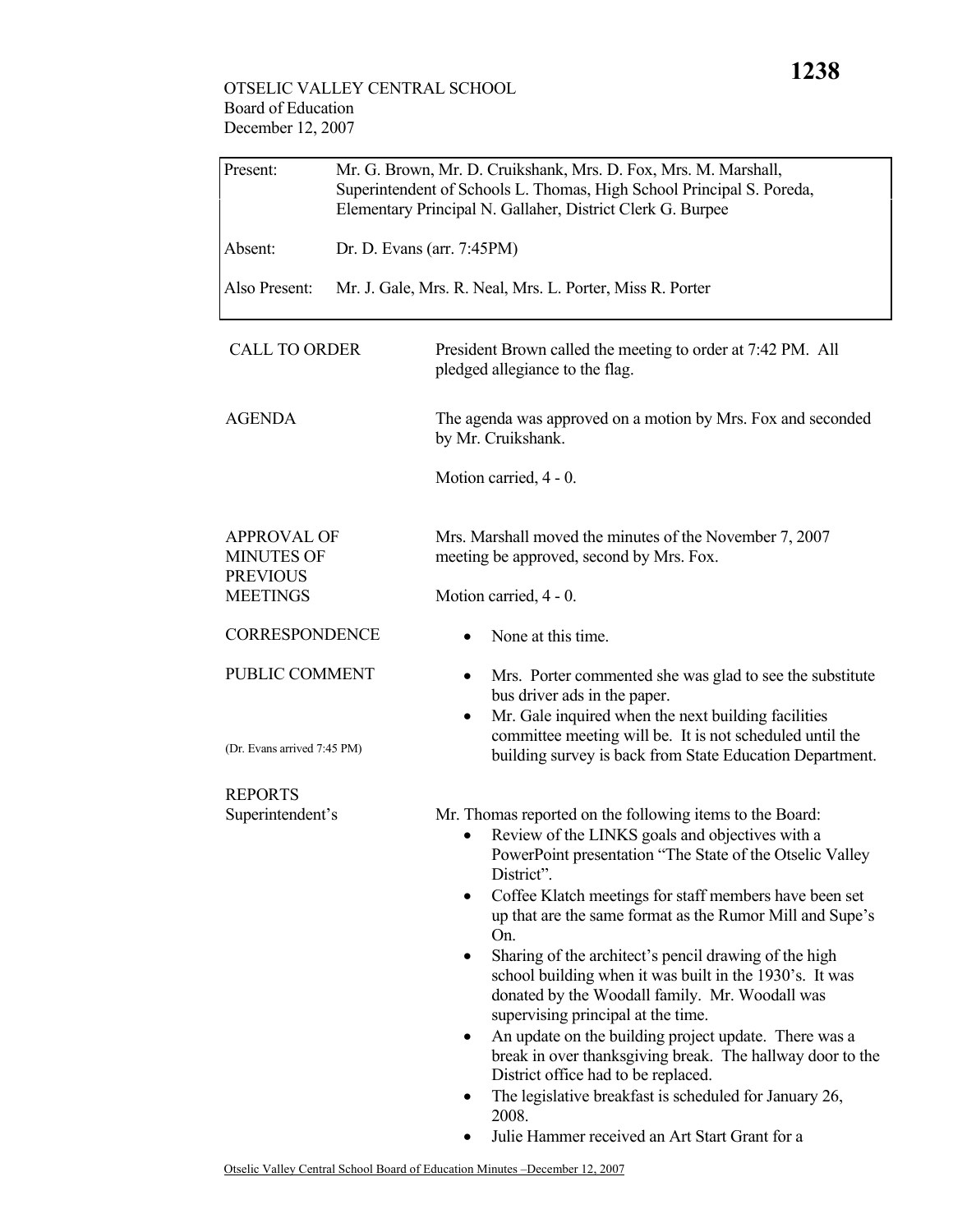|                                                          | photography project.<br>The draft of the 2008-2009 calendar was distributed.<br>$\bullet$<br>Various news articles were circulated.<br>$\bullet$                                                                                                                                                                                                                                                                                                                                                                                                                                                                                                               |
|----------------------------------------------------------|----------------------------------------------------------------------------------------------------------------------------------------------------------------------------------------------------------------------------------------------------------------------------------------------------------------------------------------------------------------------------------------------------------------------------------------------------------------------------------------------------------------------------------------------------------------------------------------------------------------------------------------------------------------|
| <b>Business</b><br>Administrator's<br>$(FY'07/08 - #31)$ | Mr. Lott reported on the following:<br>Review of the 2007 Property Tax Summary.                                                                                                                                                                                                                                                                                                                                                                                                                                                                                                                                                                                |
|                                                          | Motion by Mr. Brown, to accept the 2007 property tax<br>summary. Second by Mr. Cruikshank.                                                                                                                                                                                                                                                                                                                                                                                                                                                                                                                                                                     |
| $(FY'07/08 - #32)$                                       | Motion carried, 5 - 0.<br>The fleet fuel consumption report was distributed.<br>The federal mileage reimbursement rate that is effective<br>January 1, 2008 is \$.505 per mile.                                                                                                                                                                                                                                                                                                                                                                                                                                                                                |
| <b>Elementary Principal's</b>                            | Ms. Gallaher reported on the following:<br>Exploration of a UPK for the District. Opportunities for<br>Chenango runs a UPK in area schools. They provide the<br>staff and the schools provide the space.<br>Staff members are exploring having an Odyssey of the<br>٠<br>Mind group.                                                                                                                                                                                                                                                                                                                                                                           |
| High School Principal's                                  | Mr. Poreda reported on the following:<br>A bullying, self awareness program called Magic with a<br>Message was held recently for all students in the junior<br>senior high school. It was paid for with funds from an<br>Arts in Education grant.<br>The high school health class had a friendly cook off<br>٠<br>Thanksgiving dinner. One group prepared a traditional<br>dinner and the other group prepared a wild game dinner.<br>The home and careers class also took part by setting the<br>tables and serving the meal.<br>The new librarian started on December 10 <sup>th</sup> .<br>$\bullet$<br>Both varsity basketball teams are doing great.<br>٠ |
| Board Member's                                           | Mr. Brown inquired who should police the gym during<br>basketball games when spectators are bringing in<br>beverages and messy snacks. Any adult should speak to<br>those persons that snacks and beverages are not allowed in<br>the gymnasium.                                                                                                                                                                                                                                                                                                                                                                                                               |
| $(FY'07/08 - #33)$                                       | The budget subcommittee was discussed. A budget<br>development timeline was distributed. Mr. Brown and<br>Mrs. Fox volunteered to serve on that committee.<br>The substitute bus driver retroactive pas was discussed.                                                                                                                                                                                                                                                                                                                                                                                                                                         |
|                                                          | Mr. Cruikshank moved to pay Mr. John Roalef \$274.50 in<br>retroactive substitute bus driver pay from November 7, 2007 based<br>on the new pay scale. Second by Mrs. Marshall.                                                                                                                                                                                                                                                                                                                                                                                                                                                                                 |
|                                                          | Motion carried, 5 - 0.                                                                                                                                                                                                                                                                                                                                                                                                                                                                                                                                                                                                                                         |

• There have been several calls from people interested substitute bus driving from the advertisements in the local pennysavers.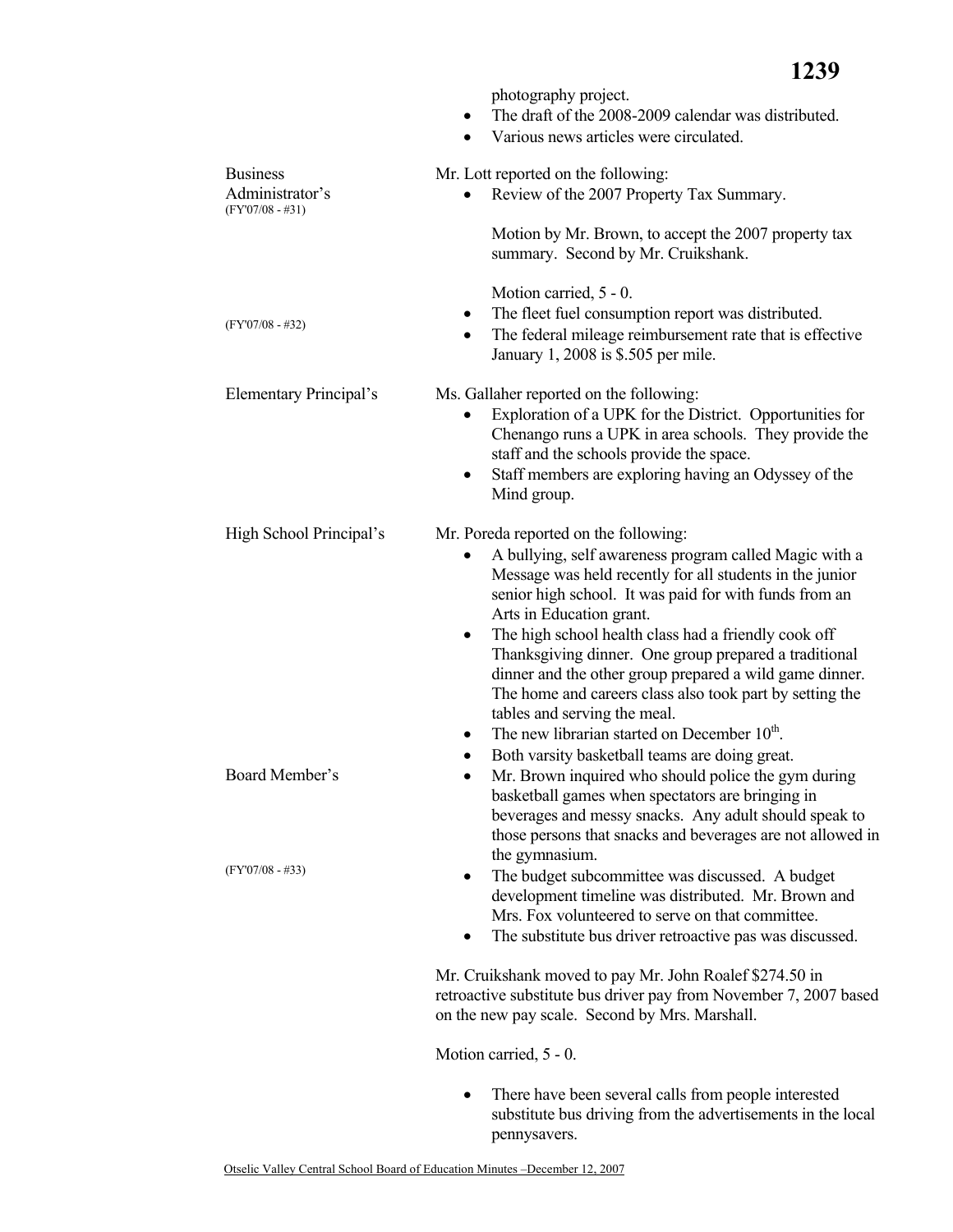|                                                                                            | $\bullet$<br>٠<br>٠<br>change in software.                                                                                              | The Wall of Fame initiative was discussed. Ms. Gallaher<br>and Mr. Poreda will head the committee. Mrs. Marshall<br>volunteered to sit on the committee.<br>Mrs. Marshall reported the last Chenango County School<br>Boards' Association meeting was cancelled.<br>An inquiry was made as to why the financial reports are a<br>month behind. It is because of a change in staff and |                                                                                                 |
|--------------------------------------------------------------------------------------------|-----------------------------------------------------------------------------------------------------------------------------------------|---------------------------------------------------------------------------------------------------------------------------------------------------------------------------------------------------------------------------------------------------------------------------------------------------------------------------------------------------------------------------------------|-------------------------------------------------------------------------------------------------|
| <b>Financial Reports</b><br>$(FY'07-08 - #34)$                                             | second by Dr. Evans.                                                                                                                    | Motion by Mrs. Fox, to accept the financial reports as presented,                                                                                                                                                                                                                                                                                                                     |                                                                                                 |
|                                                                                            | Motion carried, $5 - 0$ .                                                                                                               |                                                                                                                                                                                                                                                                                                                                                                                       |                                                                                                 |
| <b>OLD BUSINESS</b><br>Policy Manual - First<br>Reading – Section 1000<br>and Section 2000 |                                                                                                                                         | This meeting constitutes the first reading of sections 1000 and<br>2000 of the Otselic Valley Central School policy Manual.                                                                                                                                                                                                                                                           |                                                                                                 |
| <b>NEW BUSINESS</b>                                                                        |                                                                                                                                         |                                                                                                                                                                                                                                                                                                                                                                                       |                                                                                                 |
| Personnel<br>Recommendations                                                               | Motion by Mrs. Fox, upon the recommendation of the<br>Superintendent of Schools, to approve the following personnel<br>recommendations: |                                                                                                                                                                                                                                                                                                                                                                                       |                                                                                                 |
|                                                                                            | Lori Youngs<br>Susan LeBlanc                                                                                                            | Appointment as<br>an elementary<br>musical director<br>Conditional three<br>year probationary<br>appointment<br>pending<br>clearance from<br>the State<br>Education<br>Department as a                                                                                                                                                                                                | At a stipend of<br>\$500.00<br>Effective<br>December 10,<br>2007 through<br>December 9,<br>2010 |
|                                                                                            |                                                                                                                                         | library media<br>specialist, at a<br>pro-rated salary<br>of \$35,322.00                                                                                                                                                                                                                                                                                                               |                                                                                                 |
|                                                                                            | James Plummer                                                                                                                           | Resignation as a<br>bus driver for<br>retirement<br>purposes                                                                                                                                                                                                                                                                                                                          | Effective<br>November 14,<br>2007                                                               |
|                                                                                            | Daniel Phillips                                                                                                                         | Leave of absence<br>as a bus driver for<br>the remainder of<br>the 2007-2008<br>school year                                                                                                                                                                                                                                                                                           | Effective<br>November 15,<br>2007                                                               |
|                                                                                            | Ronald Graham                                                                                                                           | Appointment as<br>the girls modified                                                                                                                                                                                                                                                                                                                                                  | At a stipend of<br>$$1,349.00$ plus                                                             |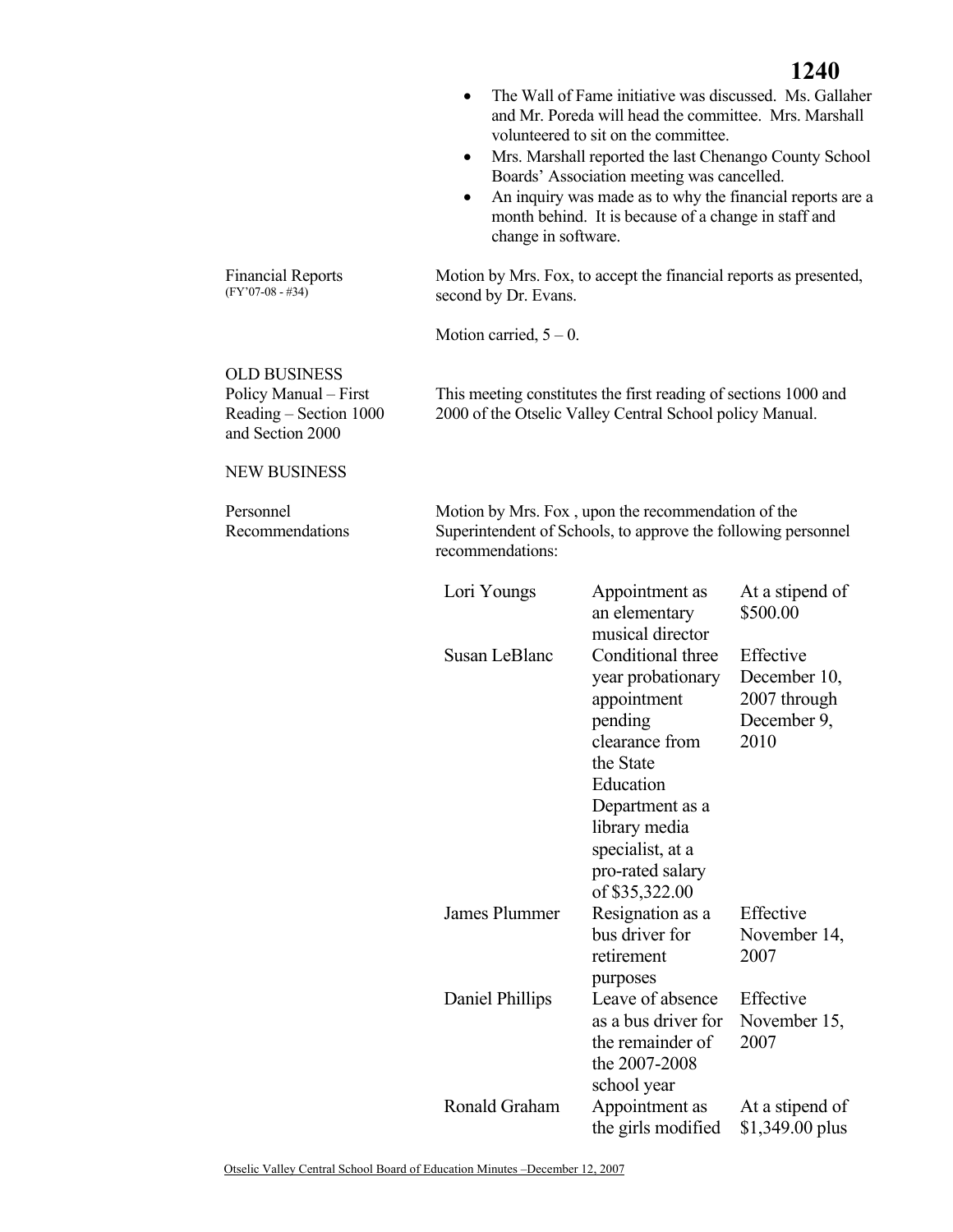## **1241**

| Laura R. Evans         | basketball coach<br>for the 2007-2008<br>season<br>Conditional<br>appointment<br>pending<br>clearance from<br>the State<br>Education<br>Department as a                           | experience of<br>\$1,175.00 |
|------------------------|-----------------------------------------------------------------------------------------------------------------------------------------------------------------------------------|-----------------------------|
| Roberta Leinbach       | substitute teacher<br>Resignation for<br>retirement<br>purposes as an<br>elementary<br>teacher                                                                                    | Effective June 30,<br>2008  |
| Kelly Hegedus          | Conditional<br>appointment<br>pending<br>clearance from<br>the State<br>Education<br>Department as a<br>substitute bus<br>aide and<br>substitute                                  |                             |
| <b>Maxine Marshall</b> | custodial worker<br>Conditional<br>appointment<br>pending<br>clearance from<br>the State<br>Education<br>Department as<br>substitute school<br>aide and<br>substitute bus<br>aide |                             |
| Matthieu<br>Satterlee  | Conditional<br>appointment<br>pending<br>clearance from<br>the State<br>Education<br>Department as a<br>substitute<br>custodial worker                                            |                             |

Second by Mrs. Marshall.